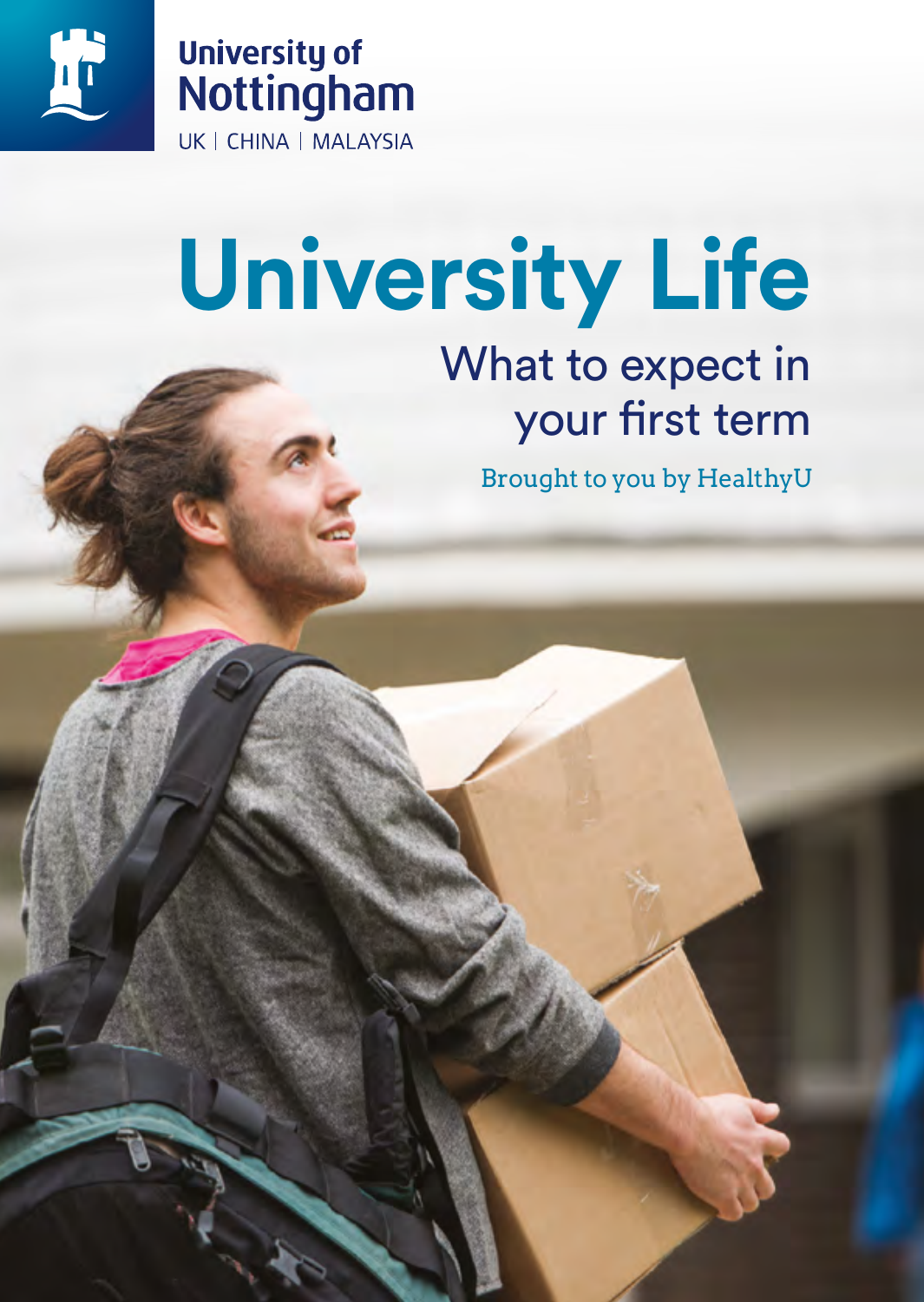## **Congratulations, and welcome to the University of Nottingham**

For most students, coming to university is an exciting and positive experience.

However, for many, some aspects of student life can be difficult to cope with; living away from home, learning independently, coping with financial pressures and social inclusion can play a part in how we feel about ourselves and our self-esteem.

Unrealistic expectations of what it's going to be like, the media and our peers all play a part in presenting an idealistic view that we are about to experience the 'best time of our lives'. But the reality can often be very different.

Many students struggle to manage the transition between home and university. Research shows that between 50% and 70% of new UK students suffer from homesickness to some extent within their first three weeks at university.

It's something that can affect anyone. This booklet provides you with some helpful advice on the common challenges faced by many students in the first term.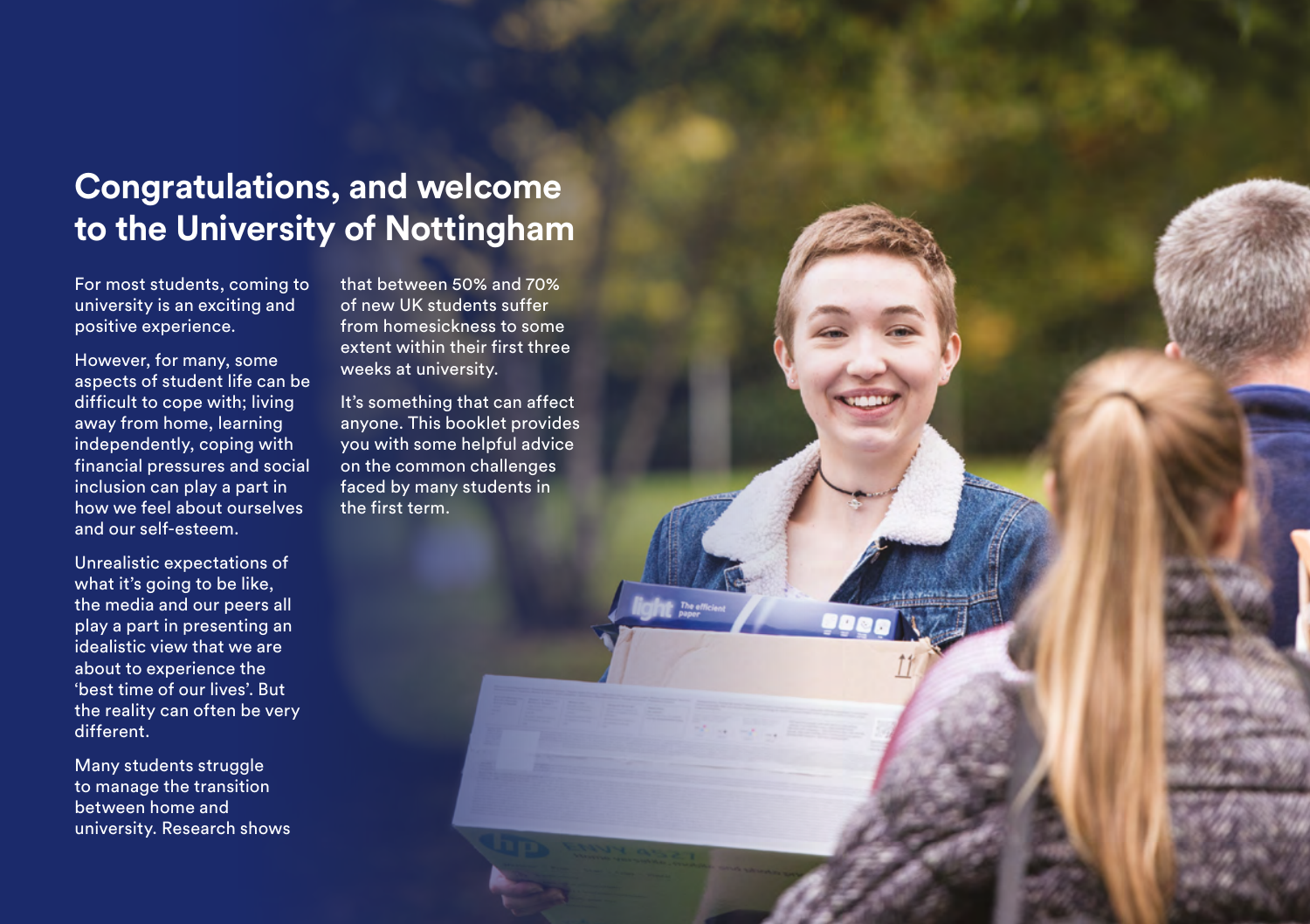

### **Transition to university**

At university, you are seen as an independent adult who is responsible for your behaviour, learning and looking after your health and wellbeing.

Remember to give yourself time to adjust, but if you are feeling overwhelmed by your new situation, then please talk to someone. Within schools this might be your Personal Tutor or School Welfare Officer. Halls of residence have a Warden and Resident Tutor Team, who provide key support.

This pastoral care extends into the community where students in other accommodation receive support from our Off-Campus Affairs Team.

Orie

Contact details for a range of support services can be found on the inside back cover of this booklet.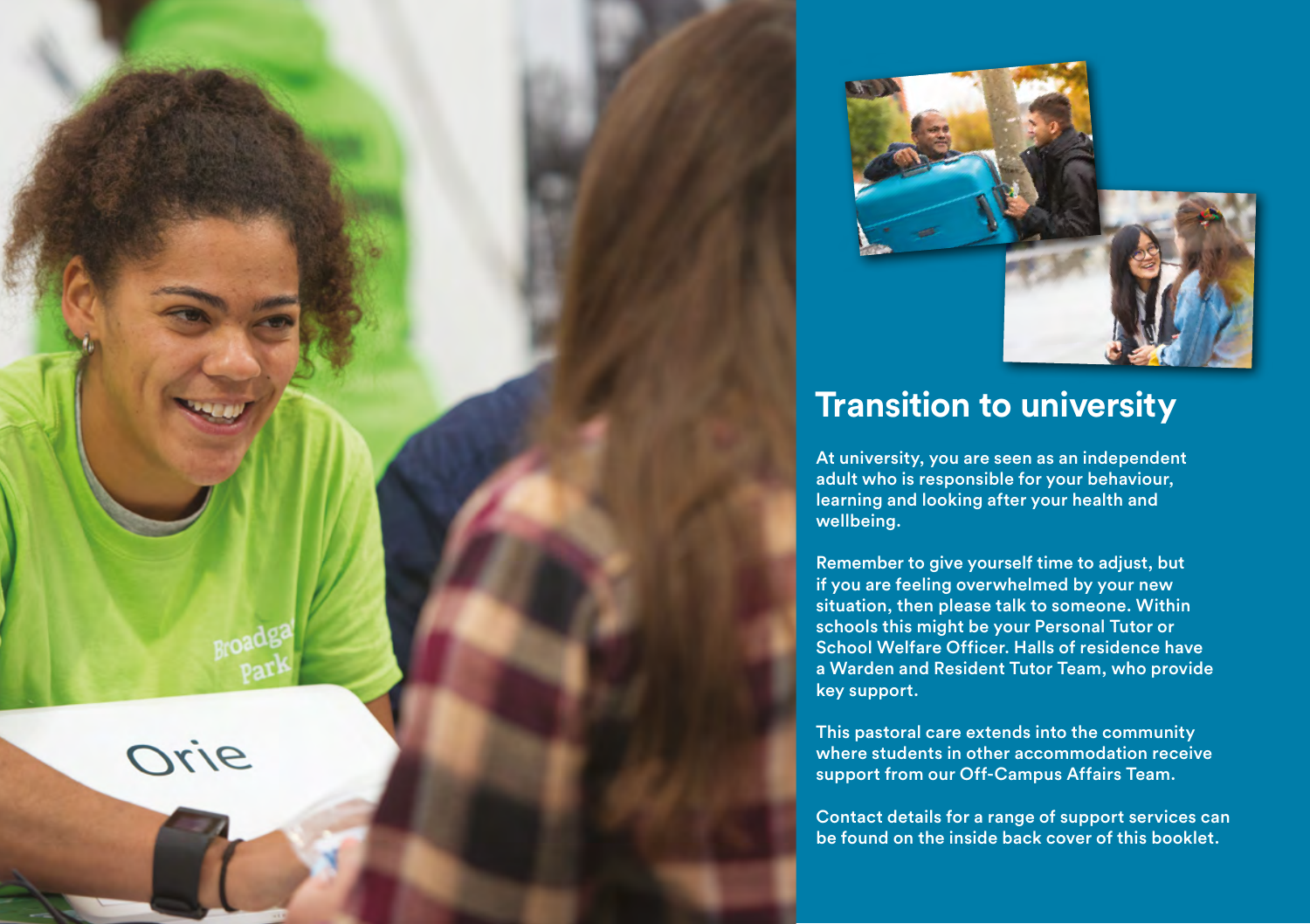### **Feeling isolated and lonely? Feeling homesick?**

The people you surround yourself with when you first get to university are important. It can be difficult if you feel you don't connect with your peers. You may also be missing your old friends and don't have anyone to talk to about how you're feeling.

### What can help? What can help?

- Remember that feeling lonely is very common in the first few weeks of starting university
- Be proactive, make the effort to talk to people first. Remember building new relationships takes time and effort
- Social media is great for keeping in touch but it is also a source of peer pressure. Try not to compare yourself with what you see on social media. If you find you are, remind yourself that social media also gives people the chance to only post the fun things they are doing and presents their life as more popular and successful than it really is
- Join clubs, societies, university sports centre, or volunteer
- Don't feel ashamed if you are struggling

– the most important thing is that you seek help and support

It's ok to feel homesick and given that it's such a significant life-changing event it's understandable. Going to university – often in a new city, with new people and starting a new course – is a huge transition and it takes time to adjust. Be kind to yourself; don't expect to get everything right straight away.

- Stay in touch with family and friends; it can be reassuring to hear a familiar voice or see a familiar face. Set up regular times to talk or video chat; you can reassure your family that you are ok
- If you are a UK home student, plan a trip home (but not too soon) as something to look forward to
- Keep busy. Try to establish routines quickly. This can make your surroundings feel more stable and will help you feel more settled. Scheduling social activities will give you things to look forward to
- Volunteer for something
- Treat yourself to a good film or food you enjoy
- Explore your surroundings: walk around your campus
- Decorate your room to make it feel personal to you; add posters, photos, plants, cushions to make it feel like your space
- Talk to someone, if you haven't made any friends yet you can talk to your Hall or Course Tutors, Chaplaincy or School Welfare Officers
- If your homesickness is making it difficult to cope, make an appointment with your GP, or the University counselling service. The counselling service runs a number of workshops that could also help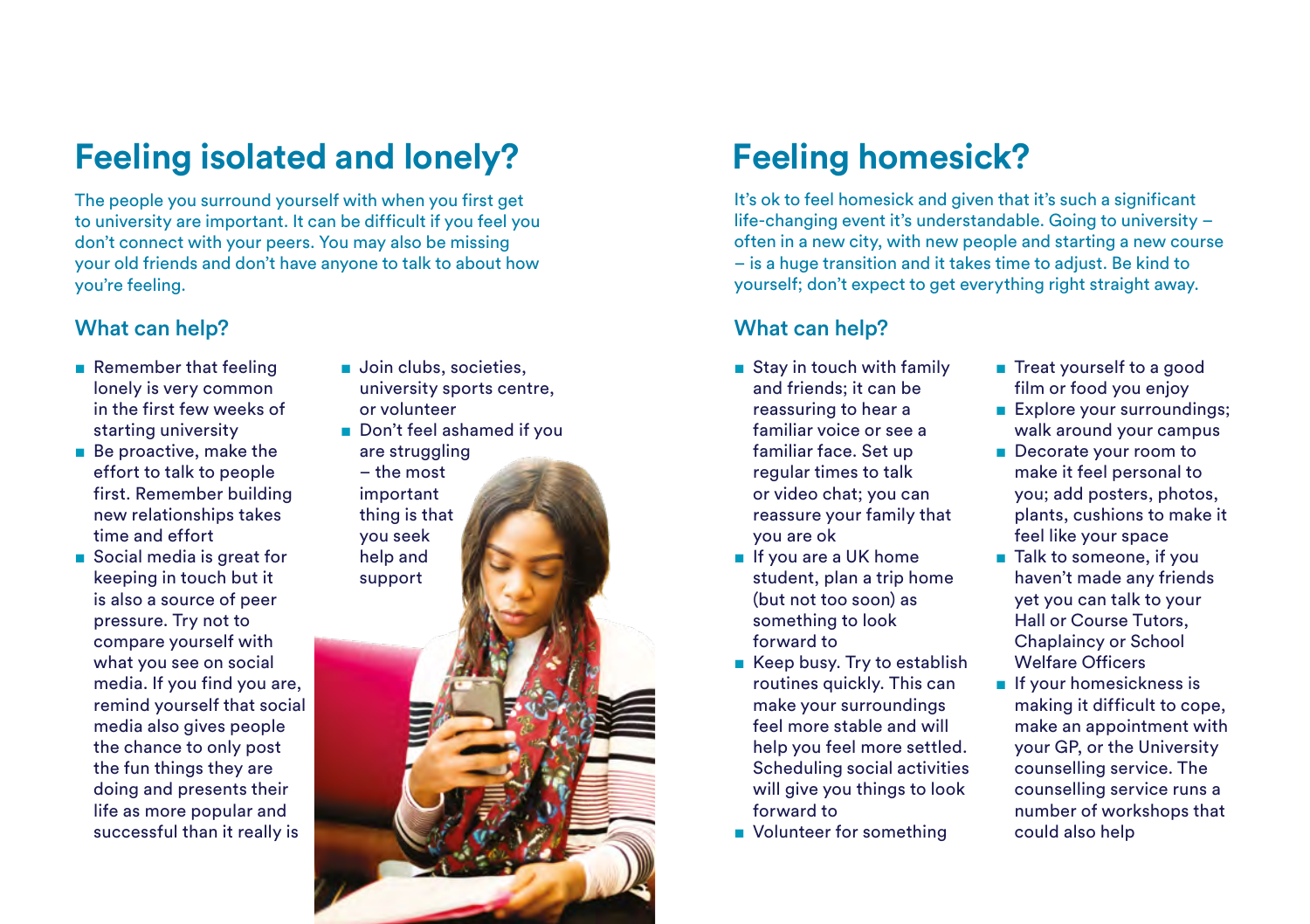

### **Tips for international students**

Studying abroad can be an amazing experience, yet it comes with its challenges. It might be very different to what you expected. On top of that, you might be missing home. Here are some tips to help you settle in:

- With our diverse international and EU student community, Nottingham has a great range of student societies representing the many countries, cultures and religions of the world. Joining will be a way to meet like-minded people in a similar position
- Talking about feelings of unhappiness with people who are sharing your experiences can be helpful
- Bring something from home with you; it's often a great way to introduce others to your culture and background
- Look after yourself; eating healthily, getting plenty of sleep and exercise all contribute to a positive state of mind
- Cooking your favourite meal can remind you of home. Most supermarkets have aisles for "international" foods
- Stay in touch with family and friends back home, schedule specific times for video calls
- Make friends with home students too; having a broad circle of friends will make you feel supported

Whether you are a UK or international student remember, give yourself time to settle in and talk to someone if you are struggling. If you are concerned about yourself or someone else, please see overleaf for services that can help.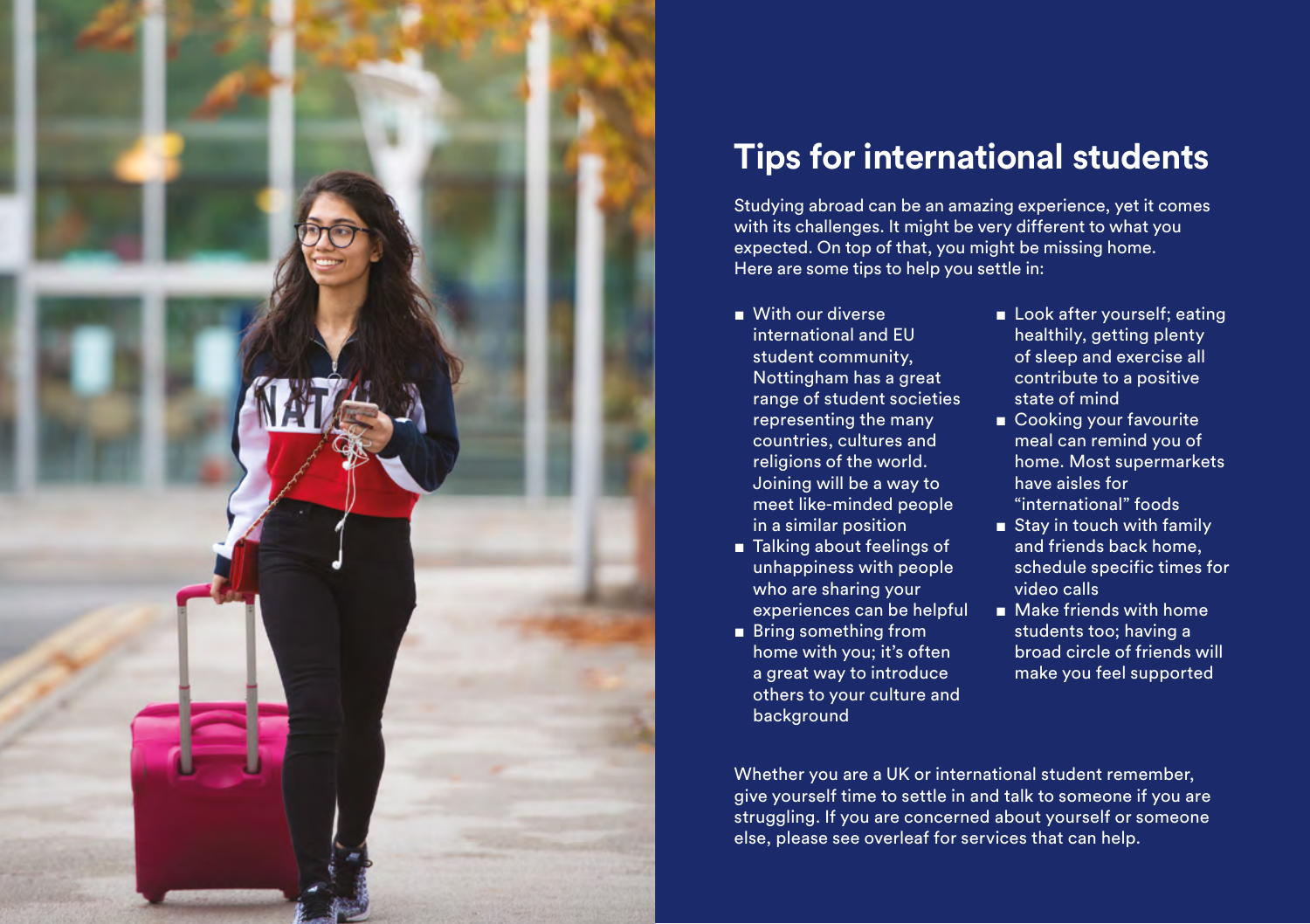### **Help and support**

#### Welfare Support

University Counselling Service offers free one-to-one support for staff and students, and run groups and workshops. Call 0115 951 3695 or visit [nottingham.ac.uk/counselling](https://www.nottingham.ac.uk/counselling/)

#### Within schools

Personal Tutors provide one-to-one support and play an important part in identifying and helping struggling students. Each school has a Welfare Officer to support with significant or complex issues. These officers can refer students on to specialist University services as needed: [nottingham.ac.uk/go/welfaresupport](https://www.nottingham.ac.uk/studentservices/services/student-welfare-support.aspx)

#### Where you live

Halls of Residence have a Warden and Resident Tutor team who provide key welfare support. This pastoral care extends into the community where students in other accommodation receive support from our Off-Campus Student Affairs team: [nottingham.ac.uk/go/off-campus-student-affairs](https://www.nottingham.ac.uk/studentservices/services/off-campus-affairs.aspx)

#### University Security Service

This service can help if a student is concerned for themselves or a friend. Call 0115 951 3013, or – in an emergency – 0115 951 8888.

#### GP/Doctor

Your GP is the main point of contact for general healthcare. They can make a referral onto a specialist service if required. Cripps Health Centre: 0115 846 8888

#### Chaplaincy and Faith Support

Whatever your background or faith, University chaplains offer spiritual and pastoral support. Call 0115 951 3931 or visit [nottingham.ac.uk/chaplaincy](https://www.nottingham.ac.uk/chaplaincy/)

#### Accessibility team

Provides specialist advice and support for students who consider themselves to be disabled. Call 0115 823 2070 or visit [nottingham.ac.uk/go/disability-support](https://www.nottingham.ac.uk/studentservices/support/supportforyourstudies/disabilitysupport/index.aspx) or [nottingham.ac.uk/go/acadsupport](https://www.nottingham.ac.uk/studentservices/support/supportforyourstudies/academicsupport/index.aspx)

### Students' Union Advice

Offers information, advice and representation around all aspects of student welfare and education, such as financial, housing and course issues. Call 0115 846 8730 or email [SUAdvice@nottingham.ac.uk](mailto:SUAdvice%40nottingham.ac.uk?subject=University%20Life%20Brochure)

#### **Nightline**

A student-run service providing confidential listening and information. Call 0115 951 4985 or email [nightlineanon@nottingham.ac.uk](mailto:nightlineanon%40nottingham.ac.uk?subject=University%20Life%20Brochure)

#### Positive Minds

Student-run service providing a free and inclusive six-week programme to support students with low mood, depression or anxiety: [positivenottingham@studentminds.org.uk](mailto:positivenottingham%40studentminds.org.uk?subject=University%20Life%20Brochure)

For information about health and wellbeing: [nottingham.ac.uk/currentstudents/healthyu](https://www.nottingham.ac.uk/currentstudents/healthyu/)